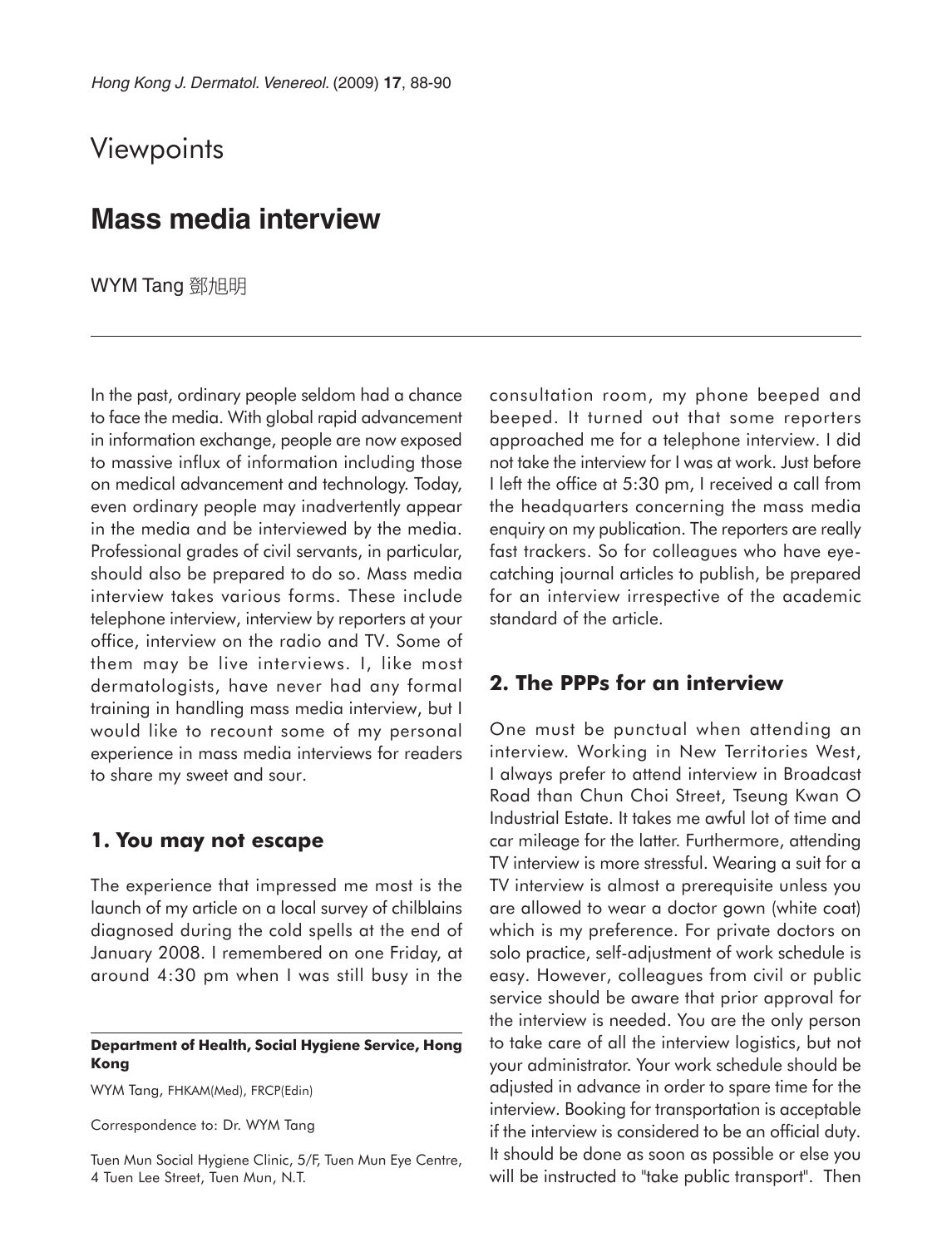you will have to take public transport but not a taxi, unless you will pay the taxi fare from your own pocket.

#### **3. Know yourself, know your counterpart**

Before you accept an invitation for an interview, it is better for you to understand the nature and background of the interview. If you are not sure, clarify with the interviewer and seek opinion from your colleague or supervisor. In most cases, the objective is straightforward. A few tabloid magazines or newspapers could be tricky and occasionally, there could be a hidden agenda. You may wonder why on earth we medical professionals need to be concerned about that. When I was the chairman of The Hong Kong Society of Dermatology & Venereology, I was once interviewed by a newspaper on venereal warts. The interviewer put quite a lot of focus on nonvenereal transmission though I had emphasized on sexual acquisition of the disease. Later, I found out that my interview script was out in the "Man's Circle" where I was only given small coverage in one corner but much of the page was devoted to a lady doctor including her big (not so pretty) photo. This doctor, probably a practitioner in the Mainland, stressed on the importance of nonsexual transmission of genital wart! Another incident was on terbinafine in the treatment of onychomycosis. That interview was conducted by the then "best-selling" weekly magazine. The interview covered fungal infections and the use of terbinafine in onychomycosis. I later realised my opinion was used to attack the boss of a health maintenance organization whose frontline doctors could only use the older generation antifungal agents for onychomycosis.

### **4. Interrogation is not interrogation**

This is a wrong concept that if you accept an interview, then you are the person to be interrogated. For all interviews especially the live ones, always get prepared and understand the questions well before shooting. My belief is that if you do not feel comfortable with a question, it is better to inquire and clarify beforehand. Caution should be exercised for civil servant interviewees in expressing their views publicly especially on policy and administrative issues. For example, opinion on the legislation of restricted use of laser machines by medical and health personnel may be sensitive. Academic questions might be challenging to you too unless you have sufficient preparation. If you do not have sufficient knowledge or information on hand, you should not feel ashamed to reply "I do not have the data on hand", or "I am not sure, will check". Once in a general health talk, the interviewer suddenly asked me on the efficacy of using zoster immunoglobulin in herpes zoster. I was not prepared for that. On another occasion, I wasn't sure if Sarcoptes scabiei should be classified in the class of Insecta (it should be in the class of Arachnida)! Before the interview, one should also check phenomena in local and regional contexts. For example, I was asked why local people described chilblains lesions as "蘿蔔". Question that appears too simple may escape a specialist's attention.

#### **5. Western medicine, Chinese community**

Hong Kong is an international city. However, more than 90% of the population is Chinese. The teaching of medicine, however, is delivered in English medium. Local doctors seldom have the chance to have a live interview in English channels. But speaking in Cantonese channels may not be as easy as one would have thought for the simple threat of stage fright, and that many technical terms are expected to be given in Chinese. I was once embarrassed for not being able to recall simple Chinese translations like "mite" as "蟎", "activated" as "活性". Further, in the context of a research project, I had wrongly